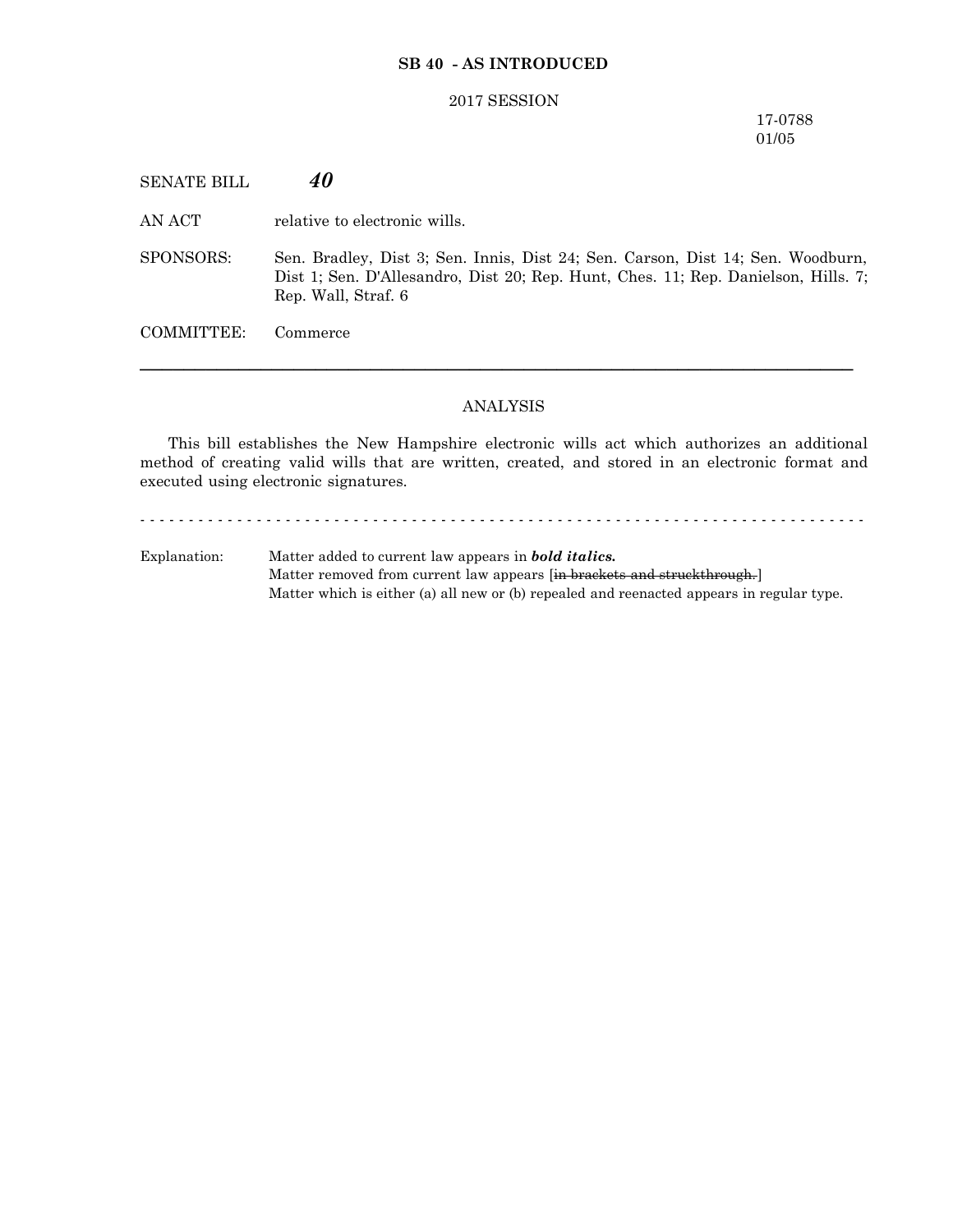### **SB 40 - AS INTRODUCED**

## STATE OF NEW HAMPSHIRE

*In the Year of Our Lord Two Thousand Seventeen*

AN ACT relative to electronic wills.

*Be it Enacted by the Senate and House of Representatives in General Court convened:*

1 Statement of Purpose. This act shall be liberally construed and applied to promote the following purposes and policies: I. To facilitate and expand access to individuals' right to testamentary freedom of disposition. II. To facilitate end-of-life planning for individuals and families, particularly members of vulnerable or marginalized groups and those for whom end-of-life planning services are often unaffordable, unavailable, or otherwise inaccessible. III. To facilitate the use and enforcement of established and widely used technology in memorializing and accomplishing the intent and wishes of a decedent with regard to the distribution of his or her real and personal property. IV. To simplify and clarify the law concerning the affairs of decedents. V. To discover and make effective the intent of a decedent with respect to the distribution of his or her property. VI. To promote a speedy and efficient system for the settlement and distribution of estates. VII. To harmonize the law of wills with other laws that recognize the legal and functional equivalence of electronic and paper signatures and transactions. 2 New Chapter; New Hampshire Electronic Wills Act. Amend RSA by inserting after chapter 551-A the following new chapter: CHAPTER 551-B NEW HAMPSHIRE ELECTRONIC WILLS ACT 551-B:1 Definitions. In this chapter: I. "Certified paper original" means a tangible document that contains the text of an electronic will, including a self-proving affidavit concerning that will if applicable. II. "Electronic record" means a record created, generated, sent, communicated, received, or stored by electronic means. III. "Electronic signature" means an electronic sound, symbol, or process attached to or logically associated with a record and executed or adopted by a person with the intent to sign the record. "Electronic signature" includes an electronic notary seal. IV. "Electronic will" means an instrument, including a codicil, executed by a person in the manner prescribed by this chapter which disposes of the person's property on or after his or her death. 1 2 3 4 5 6 7 8 9 10 11 12 13 14 15 16 17 18 19 20 21 22 23 24 25 26 27 28 29 30 31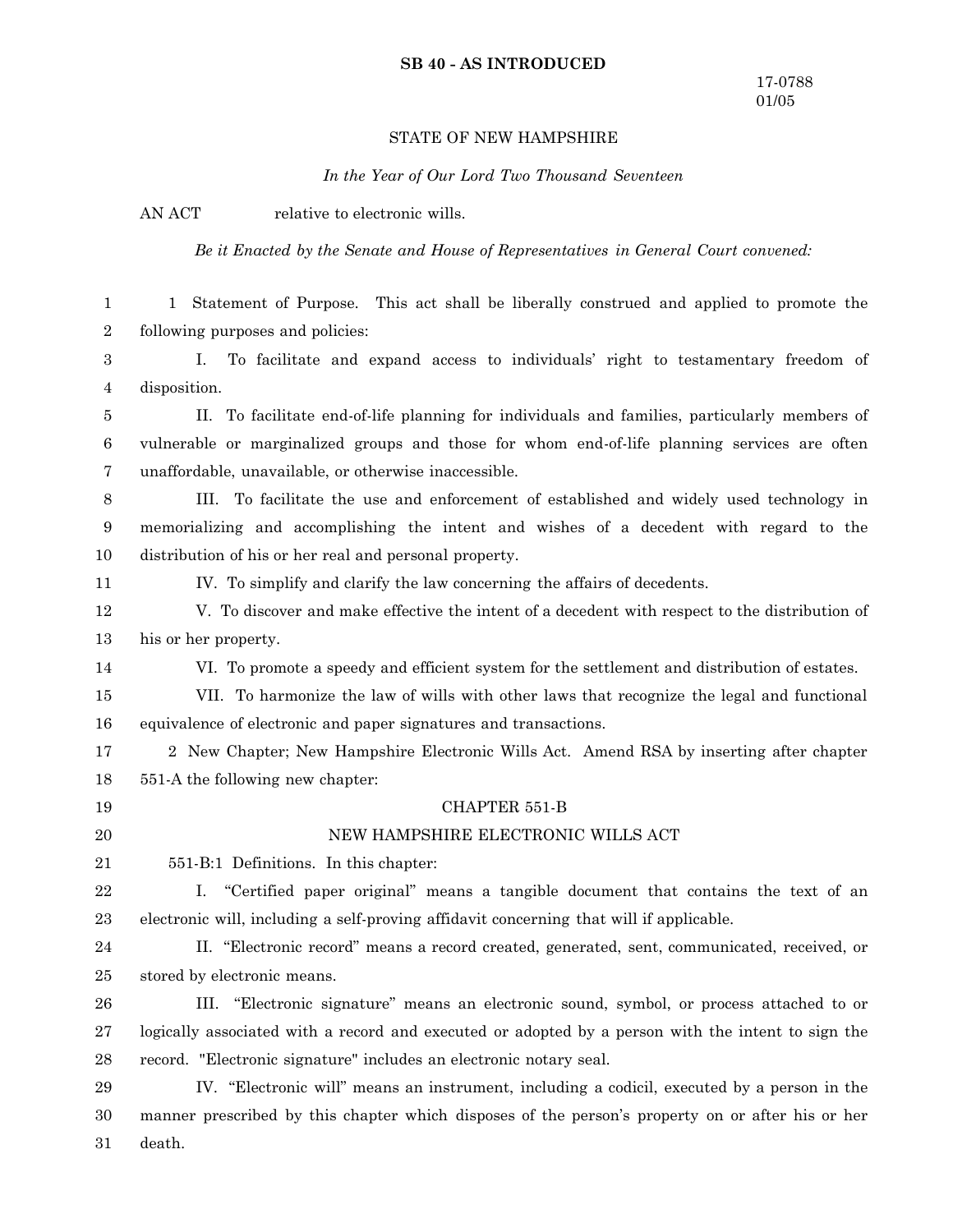## **SB 40 - AS INTRODUCED - Page 2 -**

| 1                | V. "Qualified custodian" means a person who meets the requirements of RSA 551 B:8, I.                            |
|------------------|------------------------------------------------------------------------------------------------------------------|
| $\boldsymbol{2}$ | 551-B:2 Electronic Wills.                                                                                        |
| $\boldsymbol{3}$ | I. Every person of the age of 18 years and married persons under that age, of sane mind,                         |
| 4                | may devise and dispose of their property, real and personal, and of any right or interest they may               |
| 5                | have in any property, by electronic will.                                                                        |
| $\,6$            | II. Except as otherwise provided in this chapter, all questions as to the force, effect, validity                |
| 7                | and interpretation of an electronic will that complies with this chapter shall be determined in the              |
| $\,8\,$          | same manner as in the case of a will formally executed in accordance with RSA 551:3.                             |
| 9                | 551-B:3 Requirements for Electronic Wills. To be valid, an electronic will shall:                                |
| 10               | I. Be made by a testator qualifying under RSA 551-B:2.                                                           |
| 11               | II. Exist in an electronic record.                                                                               |
| 12               | III. Contain the electronic signature of the testator.                                                           |
| 13               | IV. Be electronically signed by a notary public commissioned in this state or by 2 or more                       |
| 14               | credible witnesses, who shall, at the request of the testator and in the testator's presence, attest to          |
| 15               | the testator's electronic signature by placing their electronic signatures on the electronic will;               |
| 16               | provided that, the electronic signature of a notary public shall contain the words "notary public,               |
| 17               | New Hampshire" and the expiration date of the notary public's commission.                                        |
| 18               | 551-B:4 Self-Proved Electronic Wills. An electronic will is self proved if all of the following                  |
| 19               | requirements are met.                                                                                            |
| 20               | I. The signatures of the testator and the attesting witnesses shall be followed by or logically                  |
| 21               | associated with a sworn acknowledgment made in the presence of a notary public or justice of the                 |
| $\bf{22}$        | peace or other official authorized to administer oaths in the place of execution, as follows:                    |
| 23               | The foregoing instrument was acknowledged before me this $\_\_\_\_$ (day) by $\_\_\_$ , the testator; $\_\_\_\_$ |
| 24               | and $\_\_$ , the witnesses (if any), who under oath do swear as follows:                                         |
| $25\,$           | 1. The testator placed his or her electronic signature on the record as the testator's electronic                |
| ${\bf 26}$       | will.                                                                                                            |
| $\sqrt{27}$      | 2. This was the testator's free and voluntary act for the purposes expressed in the electronic                   |
| $\bf 28$         | will.                                                                                                            |
| $\bf 29$         | 3. Each witness (if applicable) placed his electronic signature on the electronic will at the                    |
| $30\,$           | request of the testator, in the testator's presence, and in the presence of the other witness(es).               |
| 31               | 4. To the best of my knowledge, at the time of the signing the testator was at least 18 years                    |
| $32\,$           | of age, or if under 18 years was a married person, and was of sane mind and under no constraint or               |
| 33               | undue influence.                                                                                                 |
| 34               | II. The electronic will shall designate a qualified custodian to control the electronic record                   |
| 35               | of the electronic will.                                                                                          |
| 36               | III. The electronic record containing the electronic will shall remain under the control of a                    |
| $37\,$           | qualified custodian.                                                                                             |
| $38\,$           | IV. If probate of a certified paper original is sought, the electronic will shall have always                    |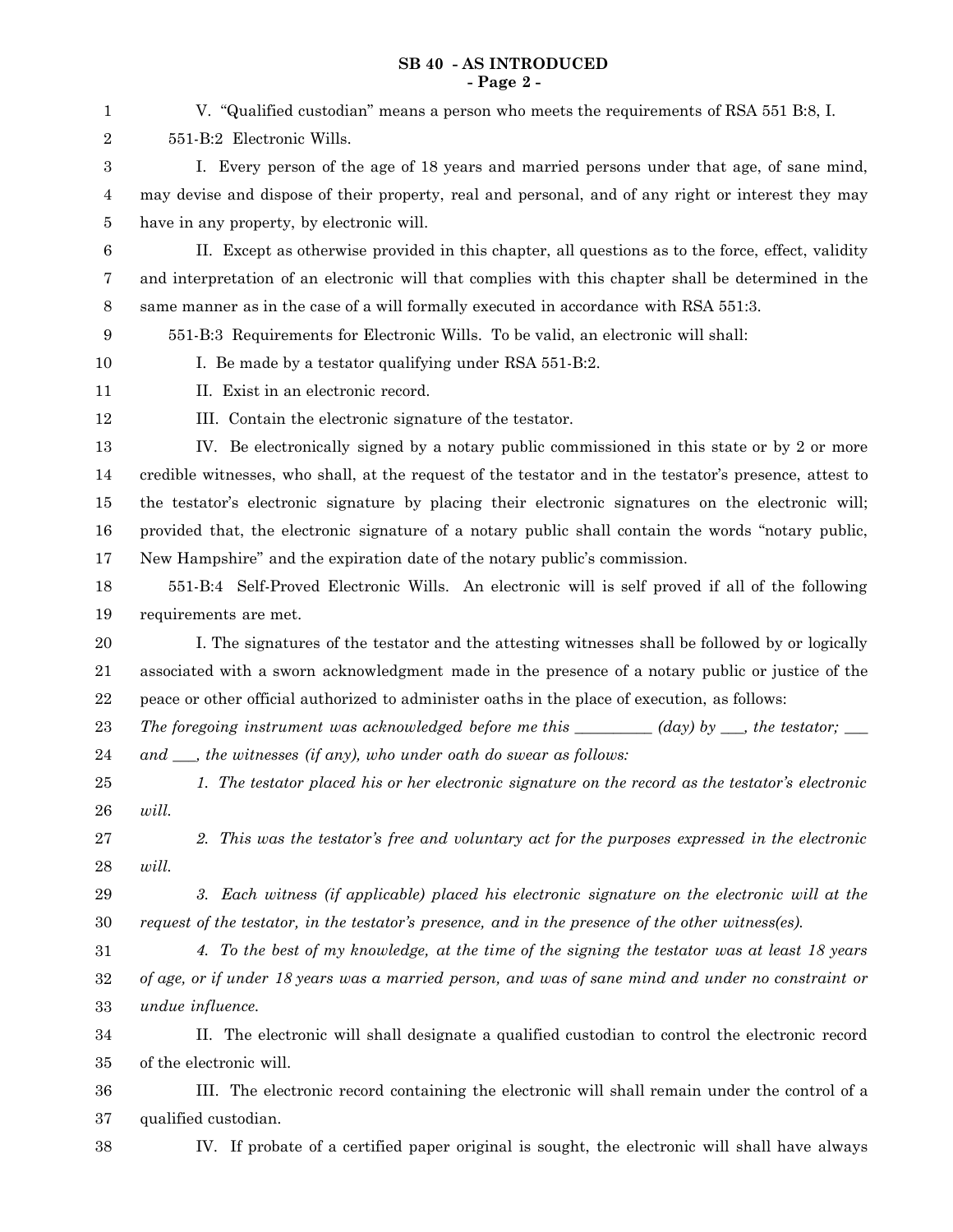### **SB 40 - AS INTRODUCED - Page 3 -**

been under the control of a qualified custodian before being reduced to such certified paper original. 1

551-B:5 Revocation of Electronic Wills.

I. Except as provided in paragraph II, no electronic will or clause in such will shall be revoked unless by some other valid will or codicil, or by some writing executed in accordance with the requirements of RSA 551:2, or by another electronic will executed in accordance with this chapter. 3 4 5 6

II. Divorce or annulment of the testator's marriage shall operate to revoke any provision of an electronic will as provided in RSA 551:13, II in the same manner as if such provisions were contained in a will formally executed in accordance with RSA 551:2. 7 8 9

III. Paragraphs I and II shall not control or affect any revocation of an electronic will, implied by law, from any change in the circumstances of the testator, or his or her family, devisees, legatees or estate, occurring between the time of making the will and the death of the testator. 10 11 12

551-B:6 Method and Place of Execution. Notwithstanding the provisions of Title XLII to the contrary, for purposes of this chapter including the acknowledgment described in RSA 551-B:4, I and for all purposes relating to the execution and filing of any document with any court in any proceeding involving or relating to an electronic will, and for purposes of executing a durable power of attorney under RSA 477:9 and an advance directive under RSA 137-J:14: 13 14 15 16 17

I. An individual shall be deemed to be in the presence of or appearing before another individual if: 18 19

20

2

(a) Such individuals are in the same physical location; or

(b) Such individuals are in remote physical locations but can communicate with each other by means of live video and audio conference. 21 22

23

II. Any requirement that a document be signed may be satisfied by an electronic signature.

III. If a law requires a document to be presented in its original form, or provides consequences if the document is not presented in its original form, that law is satisfied by a tangible record that accurately reflects the information set forth in the electronic record of an electronicallycreated document. 24 25 26 27

IV. A document shall be deemed to be executed in this state if all of the following requirements are met: 28 29

30

(a) The person creating the document states that he or she is executing, and that he or she intends to execute, the document in and pursuant to the laws of this state; 31

32

(b) The person creating the document states that the validity and effect of the execution of the document are governed by the laws of this state; 33

(c) The attesting witnesses or the notary public whose electronic signatures are contained in the electronic will were physically located within this state at the time the electronic will was executed in accordance with RSA 551-B:2; and 34 35 36

(d) In the case of an electronic will, the electronic will designates a qualified custodian who, at the time of execution, is domiciled in this state or who is incorporated or organized under 37 38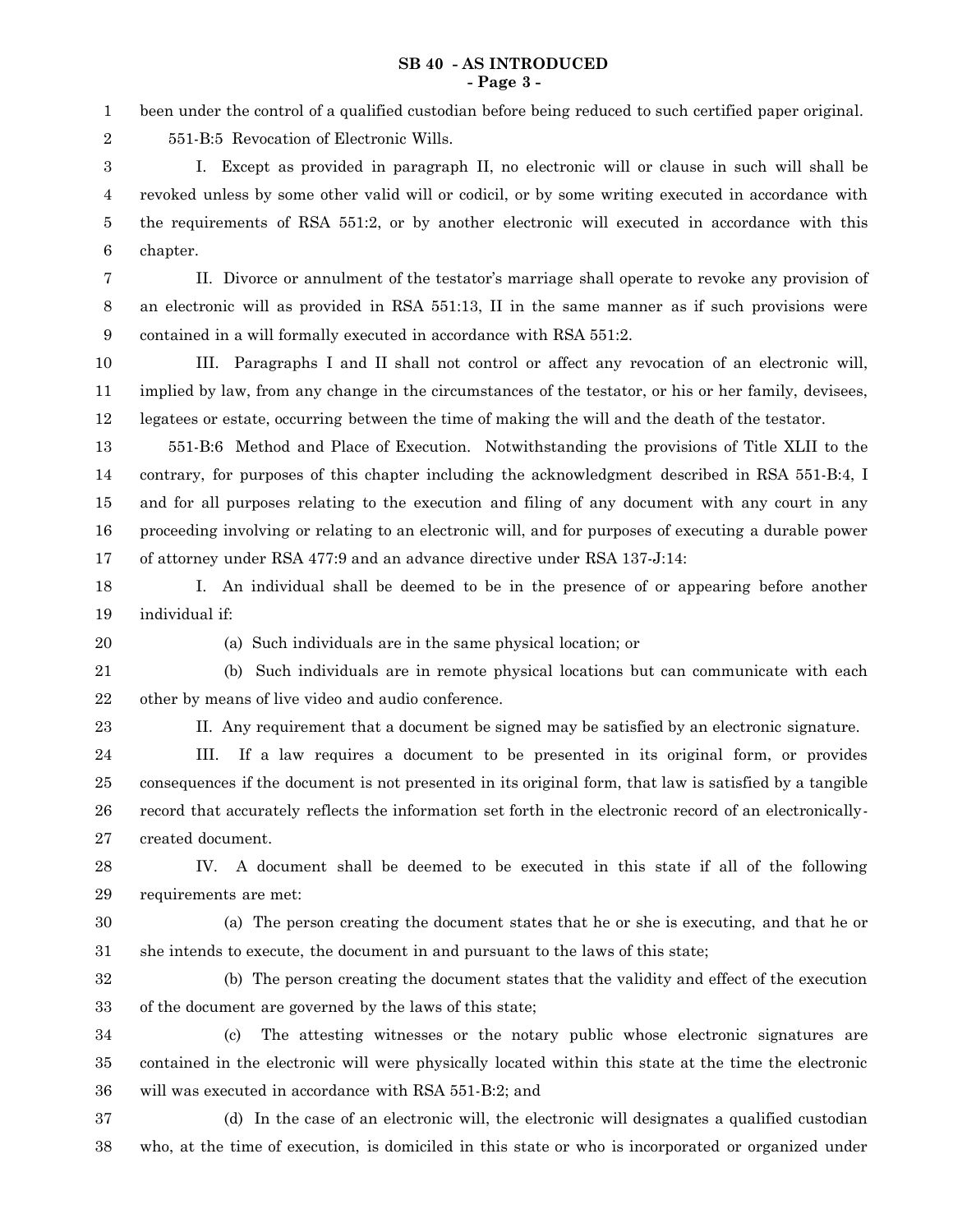the laws of this state. 1

551-B:7 Probate of Electronic Wills. 2

I. An electronic will deemed to be executed in this state may be proved and allowed in the court of probate, in common form or solemn form, and the courts of this state shall have jurisdiction over such wills. The venue for the probate of electronic wills shall be as provided in RSA 547:8 and 547:9 or in the county in which the qualified custodian or executor has its domicile or registered office. 3 4 5 6 7

8

II. A certified paper original of the electronic will may be offered for and admitted to probate in the same manner as if it were the original will formally executed in accordance with RSA 551:2. 9 10

11

III. A certified paper original of a self-proved electronic will shall be presumed to be valid.

IV. During his or her life, an individual may commence a judicial proceeding to determine the validity of his or her electronic will, subject only to the electronic will's subsequent modification or revocation, in accordance with RSA 552:18, in the same manner as if it were the original will formally executed in accordance with RSA 551:2. For purposes of commencing the proceeding under this section, the individual shall be domiciled in this state or own real property in this state or the individual's electronic will shall be deemed to be executed in this state under RSA 551-B:6. 12 13 14 15 16 17

V. An electronic will that is executed or deemed executed in another state in accordance with the laws of such other state or of this state shall be a valid electronic will in this state. 18 19

- 551-B:8 Qualified Custodians; Requirements. 20
- 21 22

I. To serve as a qualified custodian of an electronic will, a person shall:

(a) For a given testator and electronic will, not be an heir, beneficiary, or devisee.

- (b) Be domiciled in and a resident of this state or be incorporated or organized in the state. 23 24
- 25

(c) Consistently employ a system for ensuring the safekeeping of electronic records.

26

(d) Create and store in the electronic record of the electronic will each of the following:

(1) A photocopy, photograph, facsimile or other visual record of a document taken by the qualified custodian contemporaneously to the execution of the electronic will that provides, the for the testator and each of the attesting witnesses, satisfactory proof of the identity within the meaning of RSA 456-B:2, VI. 27 28 29 30

31 32

(2) An audio and video recording of the testator and attesting witnesses taking the actions described in RSA 551-B:3, I(d).

(e) Furnish for any court hearing a matter involving an electronic will that is currently or was previously stored by the qualified custodian any information requested by the court pertaining to the qualified custodian's qualifications, policies, and practices related to the creation, sending, communication, receipt, maintenance, storage, and production of electronic wills. 33 34 35 36

37

II. In dealing with the electronic record of an electronic will, the qualified custodian:

38

(a) Shall provide access or information concerning or the certified paper original of such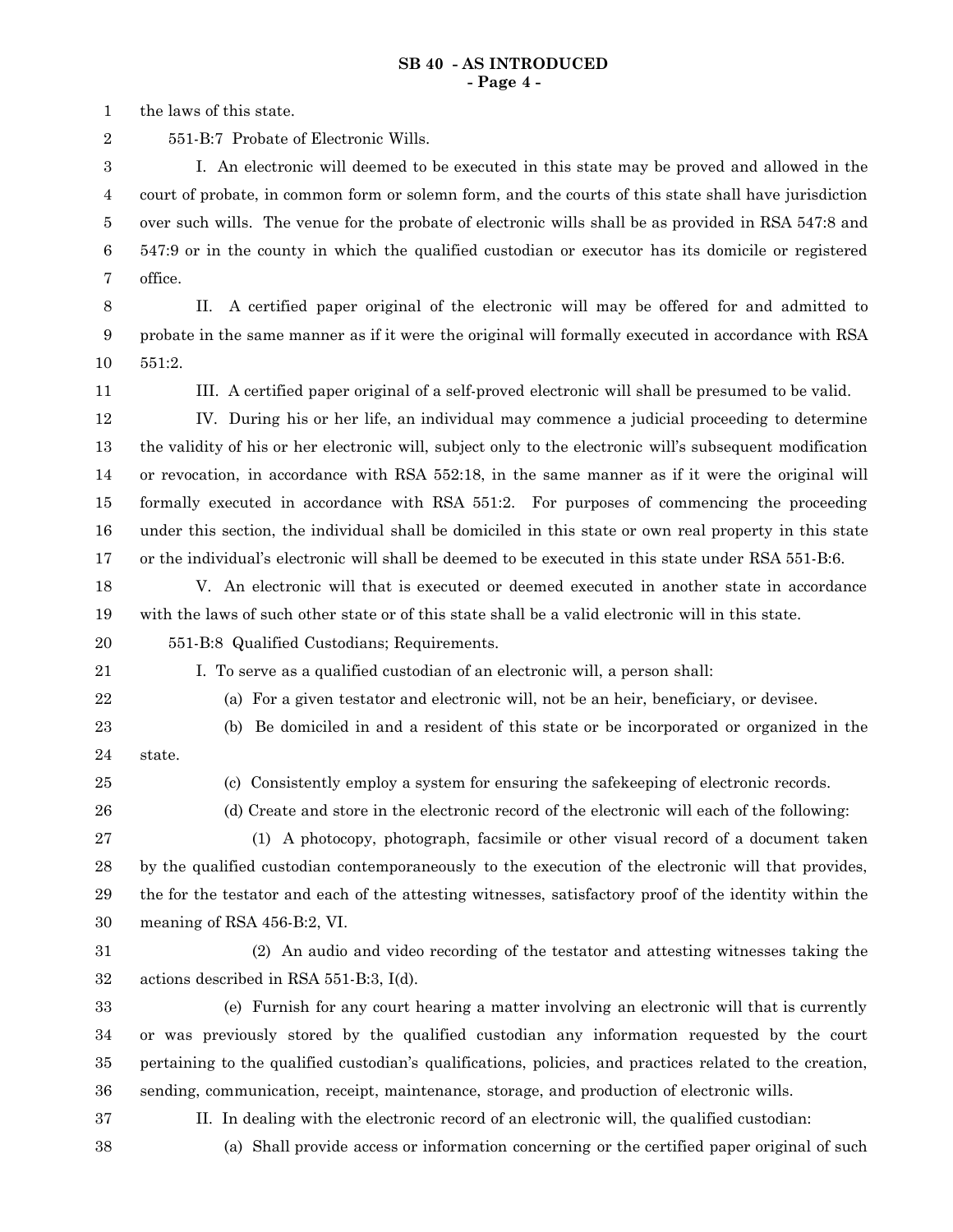# **SB 40 - AS INTRODUCED - Page 5 -**

| $\mathbf{1}$   | electronic will only to the testator and such other persons as directed by the written instructions of   |
|----------------|----------------------------------------------------------------------------------------------------------|
| $\overline{2}$ | the testator and, after the testator's death, the executor or any person beneficially interested; and    |
| 3              | (b) May, in its absolute discretion, elect to destroy such electronic record at any time                 |
| 4              | following:                                                                                               |
| 5              | (1) The 5th anniversary of the admission of any will of the testator to probate;                         |
| $\,6$          | (2) The 10th anniversary of the testator's death; or                                                     |
| 7              | (3) The 100th anniversary of the execution of such electronic will.                                      |
| 8              | A qualified custodian who at any time or from time to time controls the electronic<br>III.               |
| 9              | record of an electronic will may elect to cease to serve in such capacity by:                            |
| 10             | (a) If the outgoing qualified custodian is not designating a successor qualified custodian:              |
| 11             | (1) Delivering 30 days' written notice that the outgoing qualified custodian of the                      |
| 12             | electronic will has elected to cease serving in such capacity to the testator, if then living, or, after |
| 13             | the death of the testator, to the testator's executor or a person beneficially interested; and           |
| 14             | (2) Delivering the certified paper original of, and all records concerning, the                          |
| 15             | electronic will to the testator, if then living, or, after the death of the testator, to the executor or |
| 16             | such person beneficially interested.                                                                     |
| 17             | $(b)(1)$ If the outgoing qualified custodian is designating a successor qualified custodian:             |
| 18             | (A) Delivering 30 days' written notice that the outgoing qualified custodian of                          |
| 19             | the electronic will has elected to cease to serve in such capacity to the testator (if then living, or,  |
| 20             | after the testator's death, to the duly appointed administrator of the testator's estate) and to a       |
| 21             | successor qualified custodian designated by the outgoing qualified custodian.                            |
| 22             | Delivering the electronic record of the electronic will to such successor<br>(B)                         |
| 23             | qualified custodian.                                                                                     |
| 24             | (C) Delivering to such successor qualified custodian an affidavit of the outgoing                        |
| 25             | qualified custodian stating that:                                                                        |
| 26             | (i) The outgoing qualified custodian is eligible to act as a qualified custodian                         |
| 27             | in this state;                                                                                           |
| 28             | (ii) The outgoing qualified custodian is the qualified custodian designated by                           |
| 29             | the testator in the electronic will or otherwise duly appointed to act in such capacity;                 |
| 30             | An electronic record was created at the time the testator made the<br>(iii)                              |
| 31             | electronic will;                                                                                         |
| 32             | The electronic record has been in the control of one or more qualified<br>(iv)                           |
| 33             | custodians since the time the electronic record was created, and the identity of such qualified          |
| 34             | custodians; and                                                                                          |
| 35             | The electronic record has not been altered since the time the electronic<br>(v)                          |
| 36             | record was created.                                                                                      |
| 37             | (2) For the purposes of making the affidavit under this subparagraph, the outgoing                       |
| 38             | qualified custodian shall be entitled to rely conclusively on any affidavits delivered by a predecessor  |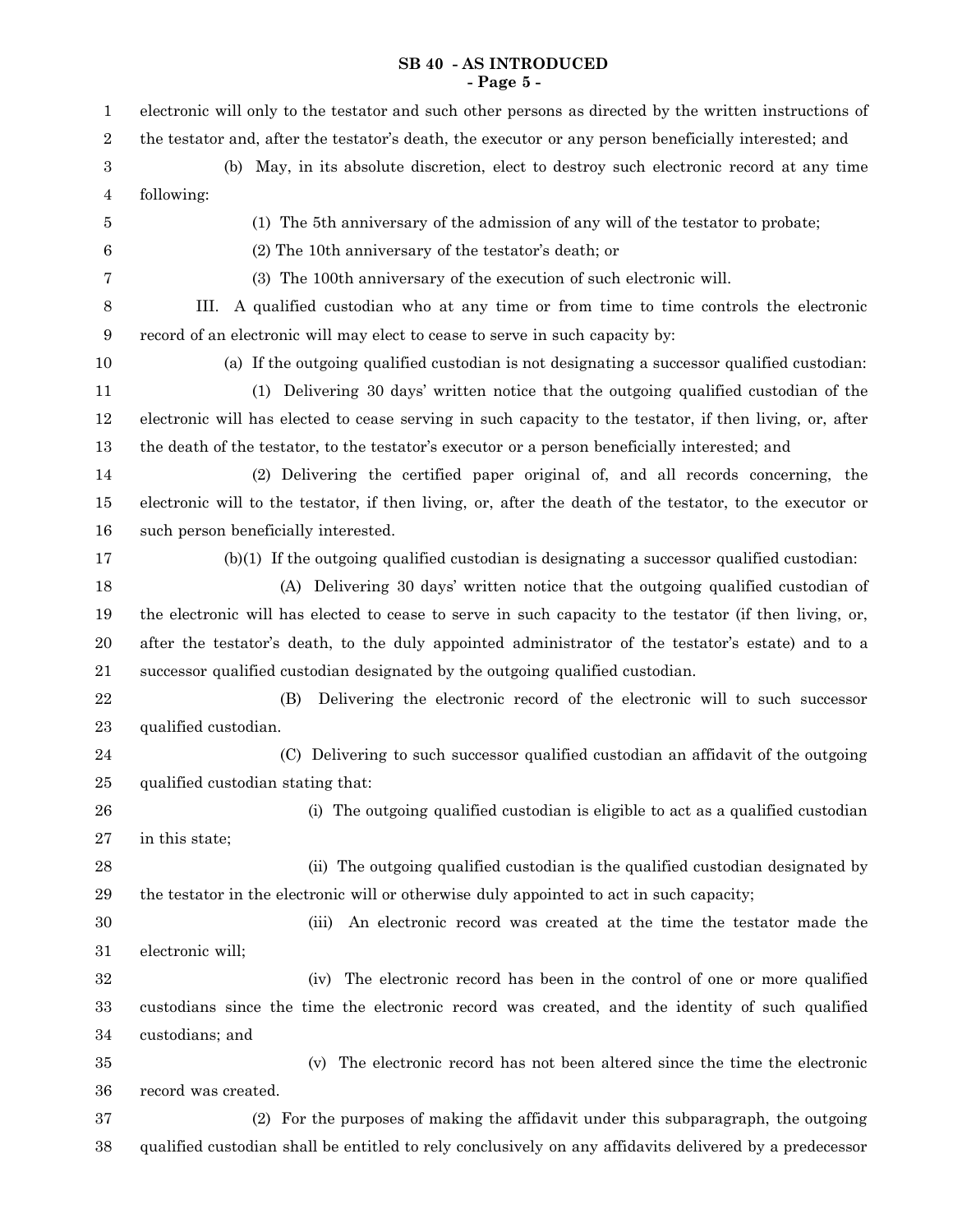# **SB 40 - AS INTRODUCED - Page 6 -**

| 1                | qualified custodian in connection with its designation or appointment as qualified custodian              |
|------------------|-----------------------------------------------------------------------------------------------------------|
| $\,2$            | provided that all such affidavits are delivered to the successor qualified custodian.                     |
| $\boldsymbol{3}$ | IV. Upon the written request of the testator during his or her life, a qualified custodian who            |
| 4                | at any time controls the electronic record of the testator's electronic will shall cease to serve in such |
| 5                | capacity and shall deliver either to the testator, the certified paper original, or to a successor        |
| 6                | qualified custodian designated in writing by the testator:                                                |
| 7                | (a) The electronic record; and                                                                            |
| 8                | The affidavit of the outgoing qualified custodian as described in RSA 551-B:8,<br>(b)                     |
| 9                | $III(b)(3)$ .                                                                                             |
| 10               | V. No qualified custodian shall effectively succeed to office as a qualified custodian of an              |
| 11               | electronic will, and no outgoing qualified custodian shall be effectively discharged from office, unless  |
| 12               | and until such successor shall affirmatively agree in writing to serve in such capacity.                  |
| 13               | VI. If a qualified custodian is an entity, an affidavit of a duly authorized officer or agent of          |
| 14               | such entity shall constitute the affidavit of the qualified custodian.                                    |
| 15               | 551-B:9 Affidavit for Certified Paper Original. A person who creates a certified paper original           |
| 16               | shall make an affidavit that satisfies the following requirements.                                        |
| 17               | I.(a) If the electronic will has always been under the control of a qualified custodian, the              |
| 18               | qualified custodian shall state in an affidavit that:                                                     |
| 19               | (1) The qualified custodian is eligible to act as a qualified custodian in this state;                    |
| 20               | The qualified custodian is the qualified custodian designated by the testator in<br>(2)                   |
| 21               | the electronic will or appointed to act in such capacity under RSA 551 B:8, III(b) or IV;                 |
| 22               | An electronic record was created at the time the testator made the electronic<br>(3)                      |
| 23               | will;                                                                                                     |
| 24               | (4) The electronic record has been in the control of one or more qualified custodians                     |
| 25               | since its creation, and the identity of such qualified custodians;                                        |
| 26               | To the best of his, her or its knowledge, the electronic record has not been<br>(5)                       |
| 27               | altered since its creation;                                                                               |
| 28               | (6)<br>The certified paper original is a true, correct, and complete tangible                             |
| 29               | manifestation of the electronic will; and                                                                 |
| 30               | The qualified custodian has in its custody the records required under 551 B:8,<br>(7)                     |
| $31\,$           | $I(d)$ .                                                                                                  |
| $32\,$           | (b) For purposes of making this affidavit, the qualified custodian shall be entitled to rely              |
| 33               | conclusively on any affidavits delivered by a predecessor qualified custodian in connection with its      |
| 34               | designation or appointment as qualified custodian.                                                        |
| $35\,$           | II. If the electronic will has not always been under the control of a qualified custodian, the            |
| 36               | person who discovered the electronic will and the person who reduced the electronic will to paper         |
| 37               | shall each state in an affidavit to the best of their knowledge:                                          |
| 38               | (a) When the electronic will was created, if not indicated in the electronic will itself;                 |